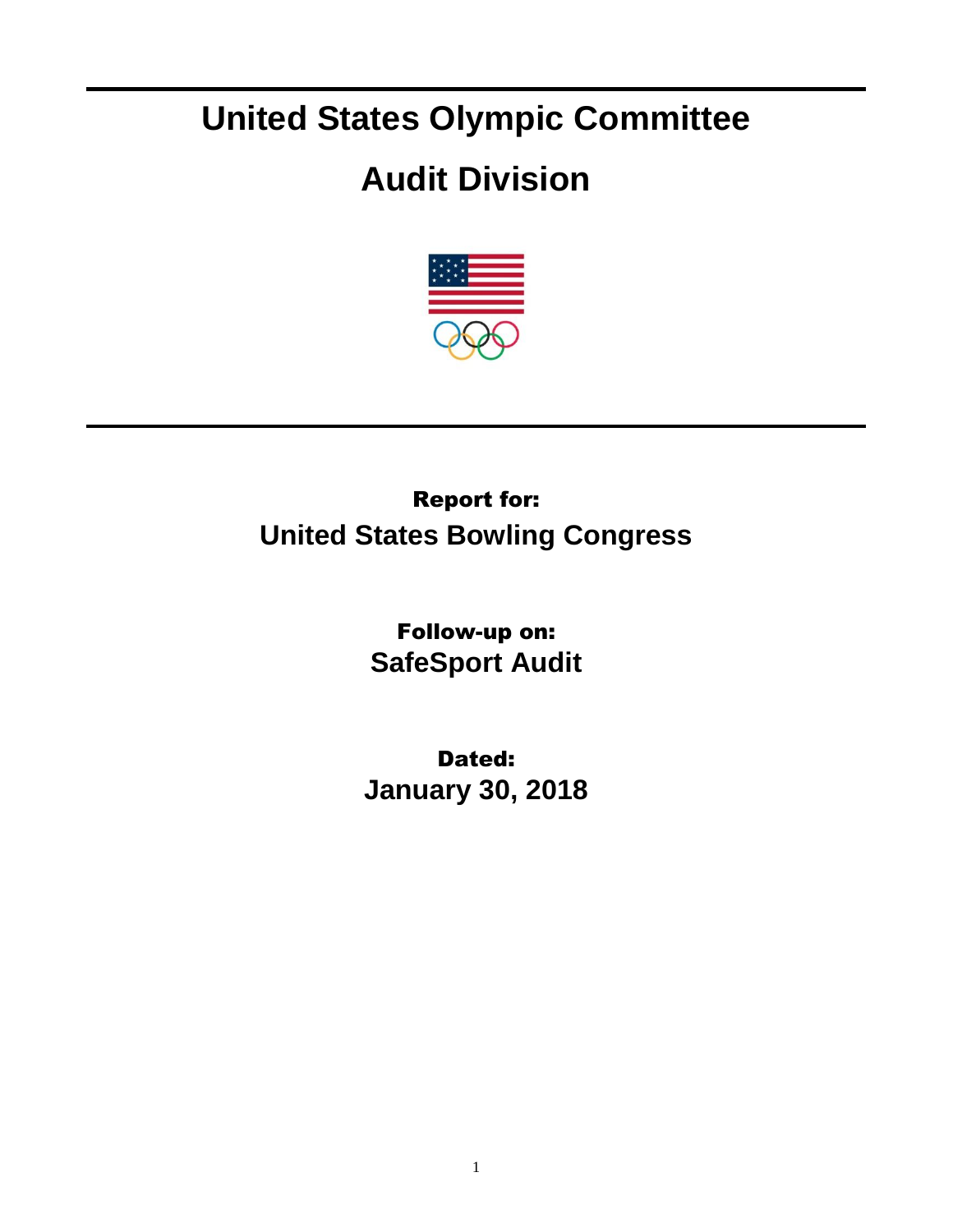UNITED STATES OLYMPIC COMMITTEE 1 Olympic Plaza Colorado Springs, CO 80909



January 30, 2018

Chad Murphy Executive Director United States Bowling Congress

Dear Chad,

During the second and third quarter of 2017, Baker Tilly Virchow Krause (Baker Tilly) performed a SafeSport audit of the United States Bowling Congress (USBC). The purpose of the follow-up review is to report on the status of recommendations from the SafeSport audit of the USBC dated October 2017. Our methodology was limited to communication with the USBC and a review of various policies provided by the organization. The Audit Division did not perform additional audit work to verify action was taken. However, SafeSport will be tested during the routine audit process going forward.

The review found that both recommendations were implemented and are considered closed. The USBC was prompt to implement the two recommendations in the SafeSport audit.

We thank you and your staff for assisting in the follow-up review.

Sincerely,

at Julle

Bridget Toelle, CPA, CIA Ellen Senf Senior Director, Audit Staff Auditor

cc: Scott Blackmun Frank Wilkinson Gary Johansen Chris McCleary

Ellen of Senf

Rick Adams Jason Overstreet